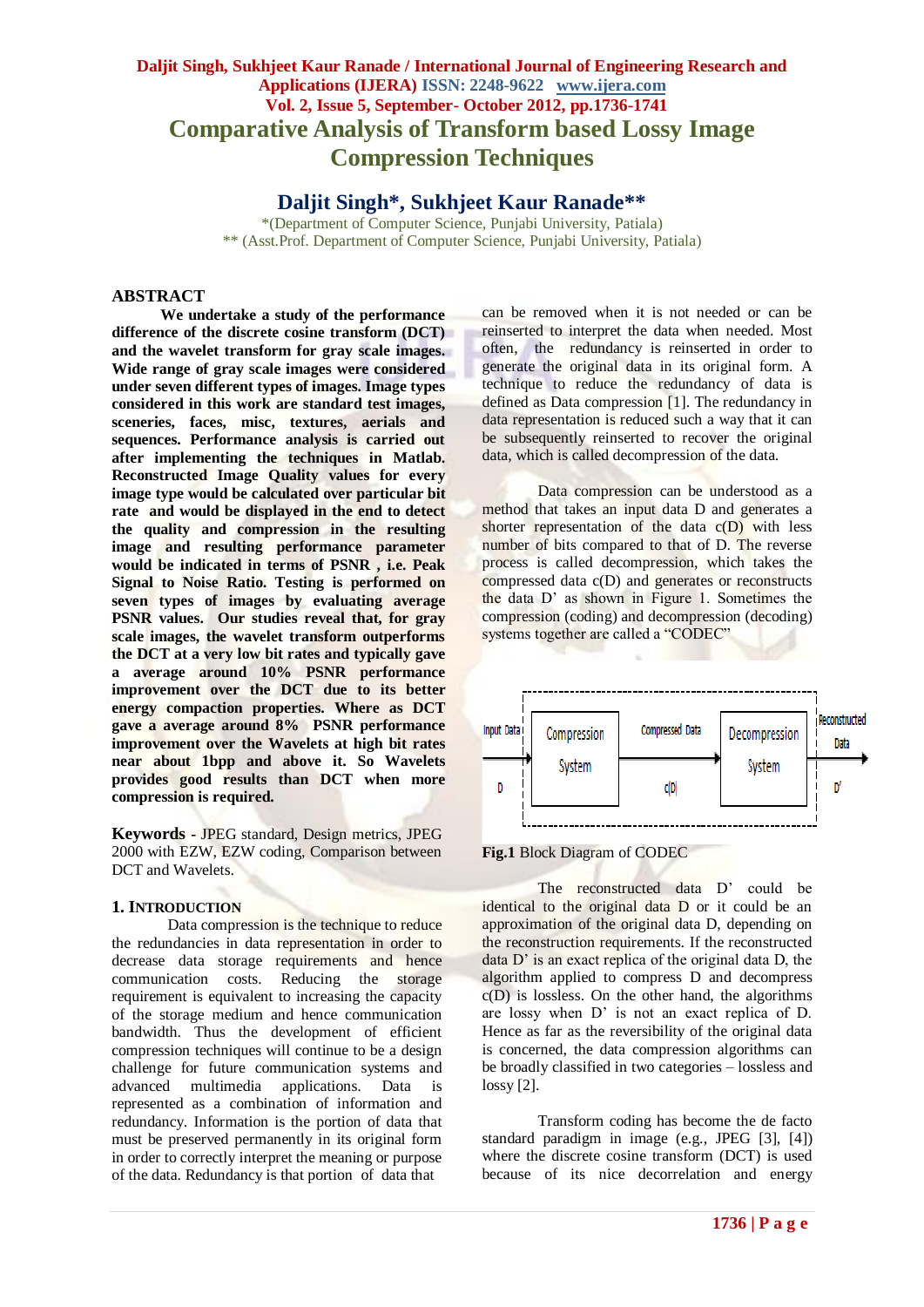compaction properties [5]. In recent years, much of the research activities in image coding have been focused on the discrete wavelet transform. While the good results obtained by wavelet coders (e.g., the embedded zerotree wavelet (EZW) coder) are partly attributable to the wavelet transform.

In this paper, we will study the Transform based lossy image compression techniques and basic concepts to keep in mind for the transform based image coding.

The rest of the paper is organized as follows. In section 2 we discuss the design metrics. Then we discuss JPEG Standard Image Compression in section 3. Then in section 4, we describe JPEG 2000 with EZW coding in detail. The comparison between DCT and Wavelets is explained in section 5. Finally conclusions are made in section 6.

#### **2. DESIGN METRICS**

Digital image compression techniques are examined with various metrics. Among those the most important one is Peak Signal to Noise Ratio (PSNR) which will express the quality. There exists another property which expresses the quality, that is, Mean Square Error (MSE). PSNR is inversely proportional to MSE. The other important metric is Compression Ratio, which express the amount of compression embedded in the technique. The given below are equations for PSNR and MSE:

$$
PSNR = 10 log_{10} \left(\frac{255^2}{MSE}\right)
$$

$$
(MSE) = \frac{1}{N} \sum_{j,k} (f[j,k]-g[j,k])^2
$$

The higher the compression ratio reduces the image quality. The given below is the formula to find the compression ratio:

 $Comp \; ratio = Original \; size/compressed \; size$ 

#### **3. JPEG STANDARD**

All the compression algorithms depend on the human eye filtering. Human eye can not perceive from a proper level. Therefore, the gray level values in the original image can be moved to the frequency base. Some kind of coefficients will appear in the transformation that we use in the frequency base. It's possible to obtain the original image by using these coefficients again. However, it's unnecessary to benefit from infinite frequency component. High frequency coefficients can be abandoned by taking the risk of some losses. The number of the frequency abandoned shows the quality of the image obtained later. In the applications done, despite very little quality losses, it's possible to make the image smaller in 1:100 ratio. JPEG used commonly in the compression algorithms works as shown in figure 2.

As summarized in the figure 2, JPEG Compression separates the image into the parts containing 8x8 gray values. Discrete cosine transformation is applied on each part to pass the frequency base on each. The reason why this transformation is chosen is coefficients are not complex but real numbers. The numbers obtained are quantized by utilizing a table due to the ratio of the quality. QUANTIZER table determines how many of the high frequency numbers will be abandoned. Some of the 64 pairs of the frequency coefficient obtained by discrete cosine transformation after QUANTIZING process will get the zero value. The fact that these coefficients are compressed by Huffman coding provides more place seriously. When the image is intended to be obtained again, the reverse of this process will be applied again. At first, Huffman code is encoded and the block including 64 coefficients with the zeros are obtained. This block is multiplied by quantizing table. Most of the coefficients will get the value closer to its initial value but the ones multiplied by zero will be zero again. This process determines the losses that exist after discrete cosine process. So if we pay more attention, the losses occur in the quantizing process.



#### **Fig.2** JPEG compression

Quantization is the main factor of compression. JPEG process uses varying levels of image compression and quality are obtainable through selection of specific quantization matrices [6]. This enables the user to decide on quality levels ranging from 1 to 100, where 1 gives the poorest quality and highest compression, while 100 gives the best quality and lowest compression.

For a quality level greater than 50 (less compression, Higher image quality), the standard quantization matrix is multiplied by (100 qualitylevel)/50. For a quality level less than 50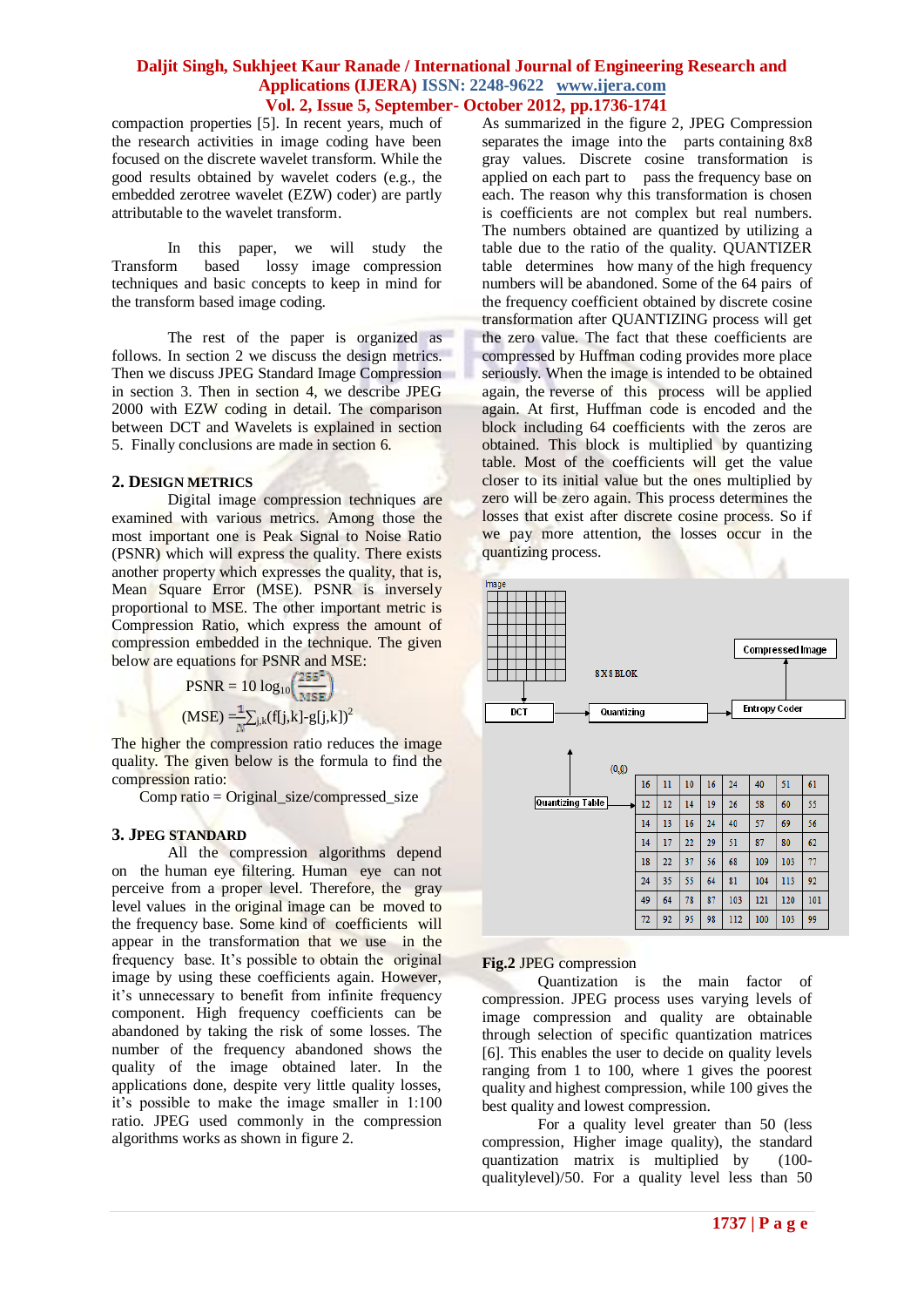(more compression, lower image quality), the standard quantization matrix is multiplied by 50/quality level.

The given below is the original image and reconstructed images after applying 2D – DCT at varying levels of quantization matrices  $Q_1$ ,  $Q_{10}$ ,  $Q_{30}$ and Q50 with PSNR values. The test is performed on standard image cameraman to explain this concept. The  $Q_1$  level gives more compression but lower quality but the  $Q_{50}$  level gives less compression but higher quality.



Q=50, PSNR=33.87

The table 1 given below shows the average compression ratio and average PSNR of 7 different types of images, each type having a different number of images. The  $Q_1$  level have higher compression but poor image quality i.e. lower PSNR value and  $Q_{50}$  level have the lower compression but higher PSNR value.

| <b>Table1. DCT Results</b> |                       |                                       |                 |                                |                 |                        |                 |
|----------------------------|-----------------------|---------------------------------------|-----------------|--------------------------------|-----------------|------------------------|-----------------|
| Img<br>Type                | No.<br>of<br>img<br>S | $Q=10$                                |                 | $Q = 30$                       |                 | $Q = 50$               |                 |
|                            |                       | Av.<br><b>PSN</b><br>R<br>$\text{db}$ | Av.<br>Co<br>mp | Av.<br><b>PSN</b><br>R<br>(db) | Av.<br>Co<br>mp | Av.<br><b>PSN</b><br>R | Av.<br>Co<br>mp |
| Stand<br>ard<br>imgs       | 7                     | 29.49                                 | 17.<br>23       | 33.6<br>5                      | 9.5<br>1        | 35.4<br>6              | 7.2<br>1        |
| Scen<br>eries              | 20                    | 26.70                                 | 15.<br>18       | 29.8<br>5                      | 7.6<br>2        | 31.9<br>7              | 5.8<br>4        |
| Faces                      | 21                    | 29.25                                 | 19.<br>48       | 31.9<br>2                      | 10.<br>24       | 33.0<br>2              | 7.1<br>6        |
| Sequ<br>ences              | 23                    | 26.38                                 | 11.<br>65       | 29.8<br>3                      | 5.7<br>5        | 31.3<br>2              | 4.4<br>9        |
| Textu<br>res               | 20                    | 22.09                                 | 7.9<br>5        | 25.6<br>9                      | 4.1<br>4        | 27.7<br>2              | 3.3<br>8        |
| Misc                       | 15                    | 28.75                                 | 16.<br>43       | 32.8<br>5                      | 9.6<br>5        | 34.6<br>4              | 7.9<br>5        |
| Aeria<br><sup>1s</sup>     | 20                    | 27.71                                 | 16.<br>56       | 30.9<br>6                      | 7.8<br>9        | 32.4<br>5              | 5.9<br>1        |

# **4. JPEG 2000 WITH EZW CODING**

The JPEG committee has released its new image coding standard, JPEG 2000, which will serve as a supplement for the original JPEG standard introduced in 1992. Rather than incrementally improving on the original standard, JPEG 2000 implements an entirely new way of compressing images based on the wavelet transform, in contrast to the discrete cosine transform (DCT) used in the original JPEG standard.

The state of wavelet-based coding has improved significantly since the introduction of the original JPEG standard. A notable breakthrough was the introduction of embedded zero-tree wavelet (EZW) coding by Shapiro [7]. The EZW algorithm was able to exploit the multi resolutional properties of the wavelet transform to give a computationally simple algorithm with outstanding performance. Improvements and enhancements to the EZW algorithm have resulted in modern wavelet coders which have improved performance relative to block transform coders. As a result, wavelet-based coding has been adopted as the underlying method to implement the JPEG 2000 standard [8].

# **4.1 EZW Coding Algorithm**

The EZW coding algorithm can now be summarized as follows.

*1)* Initialization: Place all wavelet coefficients on the dominant list. Set the initial threshold to  $T_0=2^{\text{floor}(\text{log}_2 x)}$  max.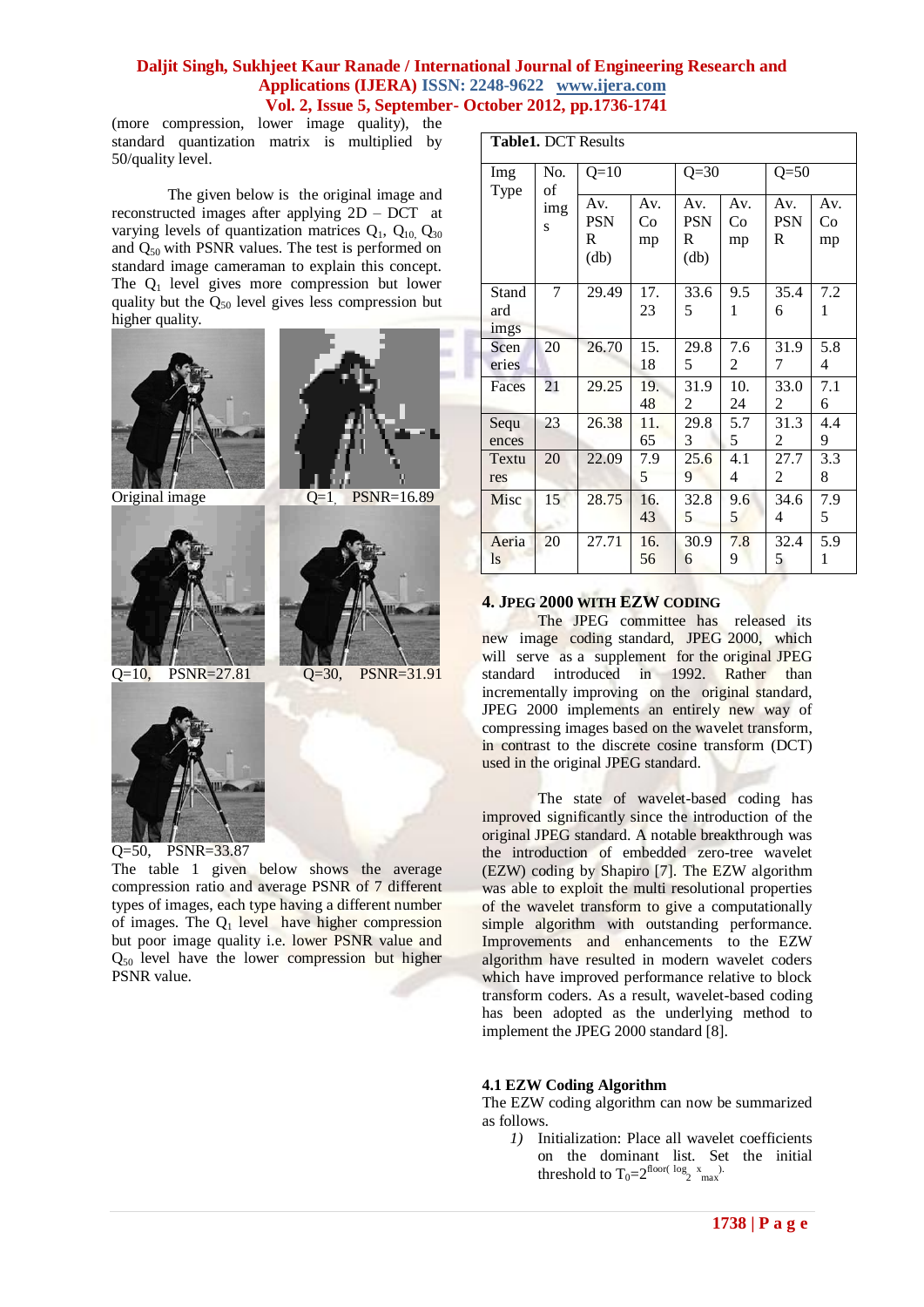- *2)* Dominant Pass: Scan the coefficients in mortan scan order using the current threshold Ti . Assign each coefficient one of four symbols:
	- positive significant (ps): meaning that the coefficient is significant relative to the current threshold Ti and positive.
	- negative significant (ns): meaning that the coefficient is significant relative to the current threshold Ti and negative.
	- isolated zero (iz): meaning the coefficient is insignificant relative to the threshold Ti and one or more of its descendants are significant.
	- zero-tree root (ztr): meaning the current coefficient and all of its descendant are insignificant relative to the current threshold Ti.

. Any coefficient that is the descendant of a coefficient that has already been coded as a zero-tree root is not coded, since the decoder can deduce that it has a zero value. Coefficients found to be significant are moved to the subordinate list and their values in the original wavelet map are set to zero. The resulting symbol sequence is entropy coded.

- *3)* Subordinate Pass: Output a 1 or a 0 for all coefficients on the subordinate list depending on whether the coefficient is in the upper or lower half of the quantization interval.
- *4)* Loop: Reduce the current threshold by two,  $T_i = T_i/2$ . Repeat the Steps 2) through 4) until the target fidelity or bit rate is achieved.

The pseudocode for the embedded zerotree coding is shown in the table 2 given below:

**Table2.** EZW pseudocode

#### **Initialization**

 $T_0=2$ floor(log2(max(coefficients)))  $k=0$  Dominant List=All coefficients Subordinate List=[]

# **Significant Map**

 for each coefficients in the Dominant List if  $|x| \geq T_k$ if  $x>0$ set symbol POS

else

 set symbol NEG else if x is non-root part of a zerotree set symbol ZTD(ZeroTree Descendant) if x is zerotree root set symbol ZTR otherwise set symbol IZ

# **Dominant Pass**

 $\overline{\text{if}}$  symbol(x) is POS or NEG(it is significant) put symbol $(x)$  on the Subordinate List **Remove x from the Dominant List** 

# **Subordinate Pass**

for each entry symbol $(x)$  in Subordinate List if value(x)  $\in$  Bottom Half of  $[T_k, 2T_k]$ output "0" else

output "1"

# **Update**

 $T_{k+1} = T_k/2$  $K = K+1$ 

Go to Significance Map

The compression ratio and quality of the image depends on the quantization level, entropy coding and also on the wavelet filters used[9]. In this section, different types of wavelets are considered for image compression. Here the major concentration is to verify the comparison between Hand designed wavelets. Hand designed wavelets considered in this work are Haar wavelet, Daubechie wavelet, Biorthognal wavelet, Demeyer wavelet, Coiflet wavelet and Symlet wavelet. Except Coiflet and Symlet wavelet, all the Hand designed wavelets produced less PSNR around 28dB and compression ratio around 1bpp. Coiflet and Symlet wavelet produced high PSNR around 29 dB, at same compression ratio. The Cameraman images experimental results are shown in figure3 to 8. A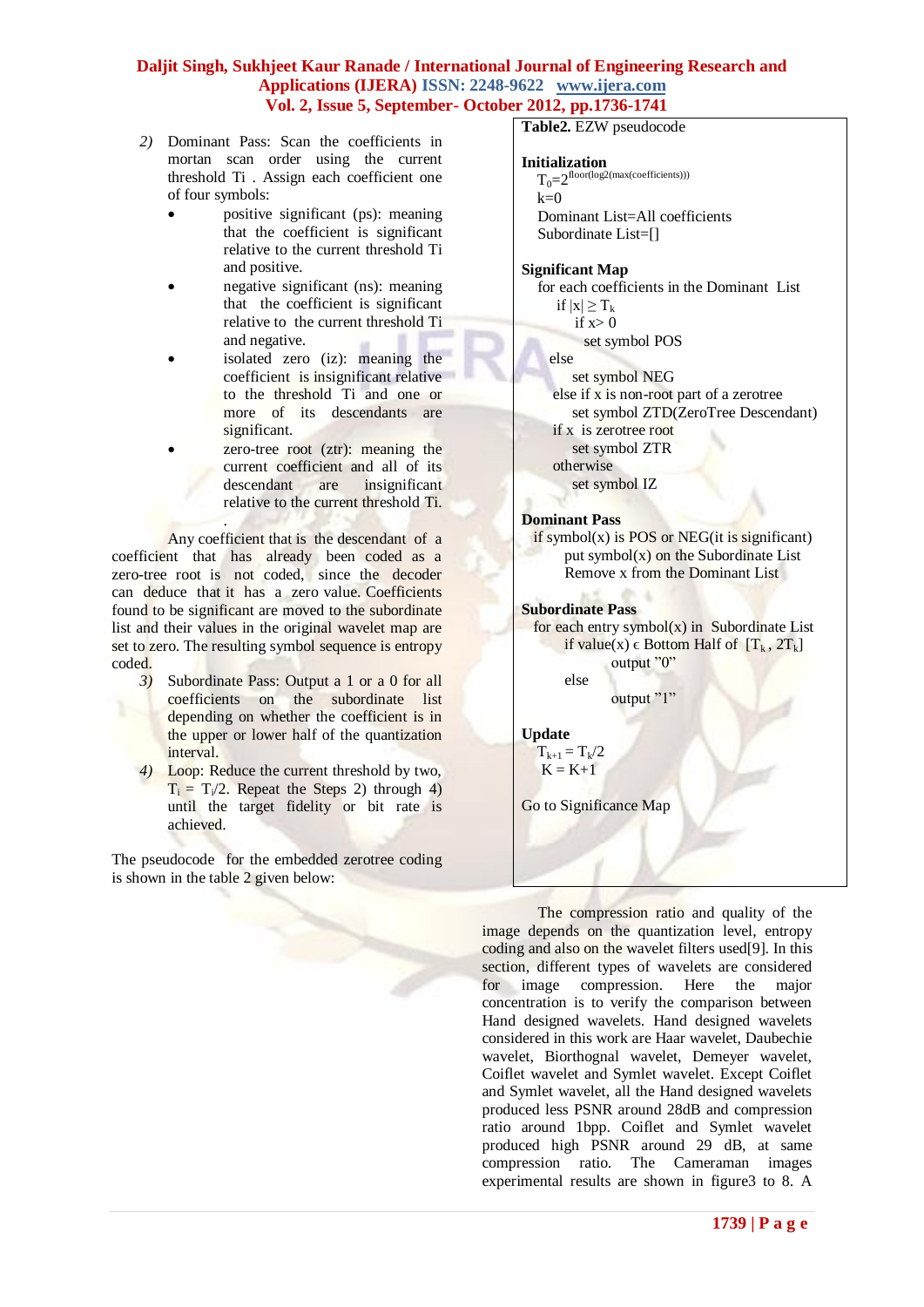Number of test images are considered and the results on cameraman image are presented in the table 3.



**Fig3:** Original image **Fig4**: Haar wavelets



**Fig5**: Daubechie **Fig6**: Coiflets



**Fig7**: Symlet **Fig8**: Dymer

| Table3. Comparison between Filters |      |      |          |      |       |      |
|------------------------------------|------|------|----------|------|-------|------|
| Fil                                | Ha   | Dau  | Bior     | Dy   | Coifl | Syml |
| ters                               | ar   | bech | thog     | mer  | et.   | et.  |
|                                    |      | ie   | nal      |      |       |      |
| Org                                | 5242 | 5242 | 5242     | 5242 | 5242  | 5242 |
| size                               | 88   | 88   | 88       | 88   | 88    | 88   |
|                                    |      |      |          |      |       |      |
| Co                                 | 9136 | 1218 | 8736     | 9328 | 9083  | 9165 |
| mp                                 | 8    | 72   | $\Omega$ | 8    | 2     | 6    |
| size                               |      |      |          |      |       |      |
|                                    |      |      |          |      |       |      |
| Co                                 | 5.77 | 4.30 | 6.00     | 5.62 | 5.77  | 5.73 |
| mp                                 | 38   | 20   | 15       | 01   | 21    | 82   |
| rati                               |      |      |          |      |       |      |
| $\mathbf{o}$                       |      |      |          |      |       |      |
|                                    |      |      |          |      |       |      |
| <b>PS</b>                          | 25.1 | 27.8 | 27.5     | 27.5 | 28.8  | 28.9 |
| NR                                 | 1    | 9    | 5        | 9    | 2     | 3    |
|                                    |      |      |          |      |       |      |

#### **5. COMPARISON BETWEEN DCT AND WAVELETS**

Wavelet based techniques for image compression have been increasingly used for image

compression. The wavelet transform achieves better energy compaction than the DCT [10] and hence can help in providing better compression for the same Peak Signal to Noise Ratio (PSNR).A comparative study of DCT and wavelet based image coding can be found in [11]. This section describes the comparison between DCT and Wavelets. Testing is performed on seven types of images at a bit rate of 0.25 bpp and 1.00 bpp. The results are shown in the tables  $\overline{4}$  and  $\overline{5}$ :

|                           |         |  | Table4. Comparison between DCT and Wavelets |  |  |  |
|---------------------------|---------|--|---------------------------------------------|--|--|--|
| at a Bit rate of 0.25 bpp |         |  |                                             |  |  |  |
| Image                     | No. DCT |  | <b>Wavelets</b>                             |  |  |  |

| mage            | INO. | DUI                | w avelets          |
|-----------------|------|--------------------|--------------------|
| <b>Types</b>    | οf   |                    |                    |
|                 | imgs | <b>PSNR</b><br>Av. | <b>PSNR</b><br>Av. |
|                 |      | (db)               | (db)               |
| Stand imgs      | 7    | 25.46              | 28.01              |
| Sceneries       | 20   | 23.76              | 25.16              |
| Faces           | 21   | 28.62              | 29.82              |
| Sequences       | 23   | 23.08              | 25.01              |
| <b>Textures</b> | 20   | 17.15              | 18.62              |
| Misc            | 15   | 21.07              | 27.36              |
| Aerials         | 20   | 24.39              | 25.01              |
|                 |      |                    |                    |

| Table5. Comparison between DCT and Wavelets<br>at Bit rate of 1.00 bpp |           |             |             |             |             |  |
|------------------------------------------------------------------------|-----------|-------------|-------------|-------------|-------------|--|
| Image<br>types                                                         | No.<br>of | <b>DCT</b>  |             | Wavelets    |             |  |
|                                                                        | imgs      | Av.<br>(db) | <b>PSNR</b> | Av.<br>(db) | <b>PSNR</b> |  |
| Stand imgs                                                             | 7         | 33.87       |             | 31.12       |             |  |
| Sceneries                                                              | 20        | 29.59       |             | 26.20       |             |  |
| Faces                                                                  | 21        | 32.52       |             | 30.34       |             |  |
| Sequences                                                              | 23        | 28.14       |             | 27.13       |             |  |
| <b>Textures</b>                                                        | 20        | 21.39       |             | 20.05       |             |  |
| Misc                                                                   | 15        | 33.06       |             | 30.17       |             |  |
| Aerials                                                                | 20        | 30.07       |             | 28.59       |             |  |

#### **6. CONCLUSION**

In this paper, we studied the two common schemes used in JPEG. We considered the modular design of the scheme and considered various possible cases. The non-block schemes gave better performance but they were less computationally efficient. The performance of algorithm with two common transforms used was considered. It was observed that the wavelet transform gave a average around 10% PSNR performance improvement over the DCT due to its better energy compaction properties at very low bit rates near about 0.25 bpp. While DCT transform gave a average around 8% PSNR performance over wavelets at high bit rates of 1 bpp. So Wavelets provides good results than DCT when more compression is required. The methods of encoding such as Embedded Zero tree and our implementation of JPEG 2000 were considered. A comparative study based on transform filters,